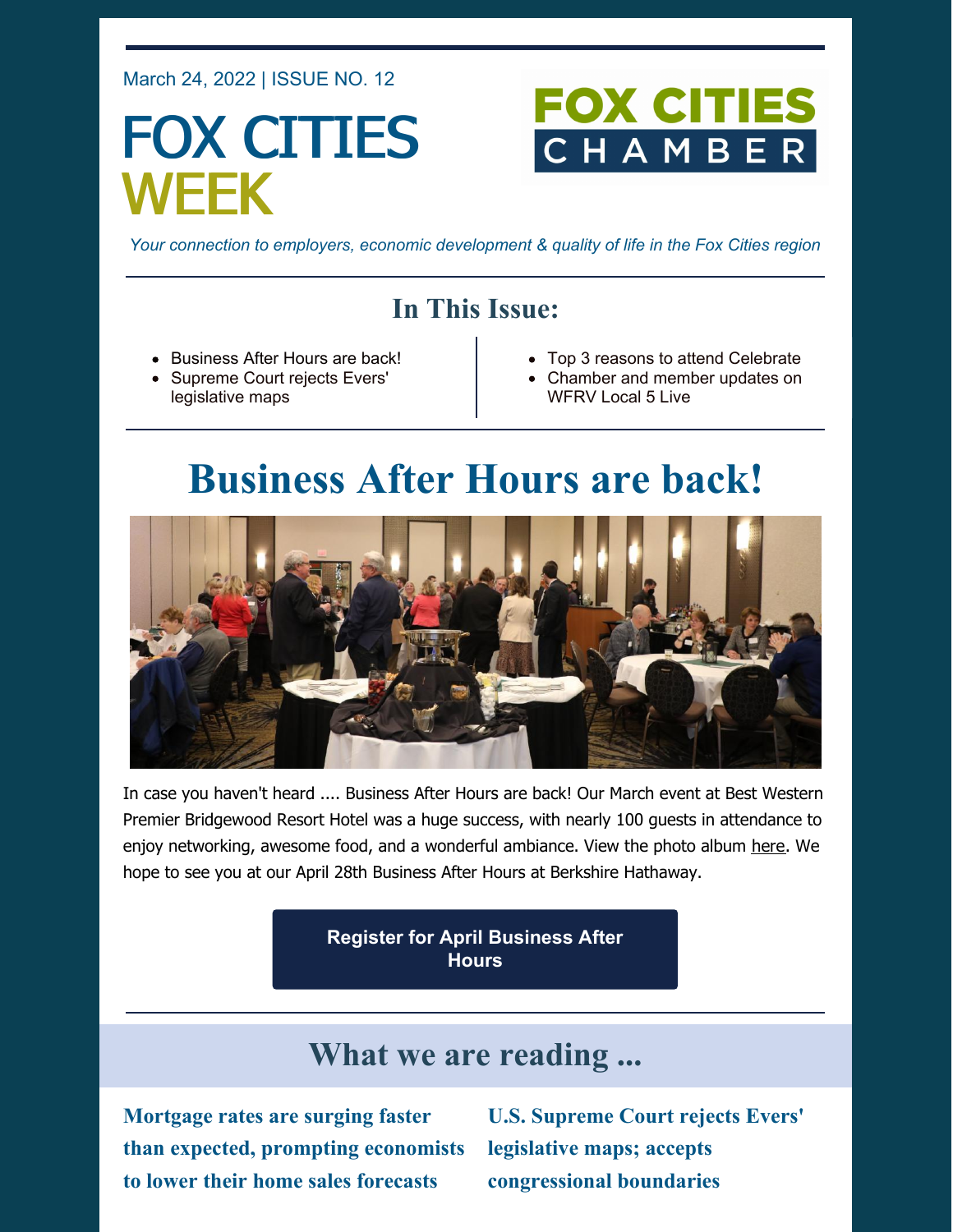The average rate on the popular 30-year fixed mortgage hit 4.72% on Tuesday, moving 26 basis points higher since just Friday, according to [Mortgage](http://www.mortgagenewsdaily.com/) News Daily. As a result of the recent spike in rates, economists are now lowering their home sales forecasts for this year. Most estimates at the end of last year had the average 30-year mortgage rate hitting 4.5% by the close of 2022, but the war in Ukraine, rising oil prices and inflation have all lit a fire under interest rates. At this time in 2021, rates were about 3.45%. Read [More>>](https://www.cnbc.com/2022/03/22/mortgage-rates-are-surging-faster-than-expected-prompting-economists-to-lower-their-home-sales-forecasts.html)

The U.S. Supreme Court on Wednesday rejected Wisconsin's 10-year legislative maps drawn by Gov. Tony Evers and sent the matter back to the state's high court, which had adopted the Democratic governor's amended proposal. The rejection of Evers' Assembly and Senate district maps by the nation's highest court puts the issue back in the hands of the Wisconsin Supreme Court and will further delay the state's redistricting process, which state election officials say needs to be resolved in order to prepare for the August primary and November election. Read [more>>](https://madison.com/news/local/govt-and-politics/u-s-supreme-court-rejects-gov-evers-legislative-maps-accepts-congressional-boundaries/article_7170e54e-ad56-518d-8165-fd27985a9108.html)

#### *There's still time to get tickets!* **Top 3 reasons to attend Celebrate Fox Cities Annual Dinner**

- 1. Be inspired by our keynote speaker, Dan [Nevins](https://youtu.be/hHKIBfq2AG4)!
- 2. Celebrate the success of our Fox Cities [leaders](https://foxcitieschamber.com/community/celebrate-fox-cities-annual-dinner/)!
- 3. Be among the first to experience a new, [exciting](https://youtu.be/m5_WqBI7Th8) event!

*Thank you to Presenting Sponsors Boldt and Johnson Financial Group and Keynote Sponsor ThedaCare*



Purchase tickets for [Celebrate](https://business.foxcitieschamber.com/events/details/celebrate-fox-cities-annual-dinner-17275) Fox **Cities** 

### **Chamber Member & Community News**

**New North seeking photos of new projects / developments for Summit video**

The New North Summit is June 9<sup>th</sup> at Lambeau Field, and to demonstrate and highlight the work our communities do, they again are developing a short video to reflect local projects. These can be new developments or project expansions. If you

**UA 400 Pipe Trades and Mechanical Contractors Association (MCA) hosted Women in the Pipe Trades Open House**

UA 400 Pipe Trades and the Mechanical Contractors Association (MCA) hosted its Women in the Pipe Trades Open House on Tuesday, March 8, 2022, at the UA 400

### **WI student business plan contest accepting submissions**

The Wisconsin YES! Contest is open and ready for students submissions. Deadline to enter the 2022 Wisconsin Yes! contest is Wednesday, April 13 at 5:00 p.m.

This free, statewide youth business plan contest is modeled after the successful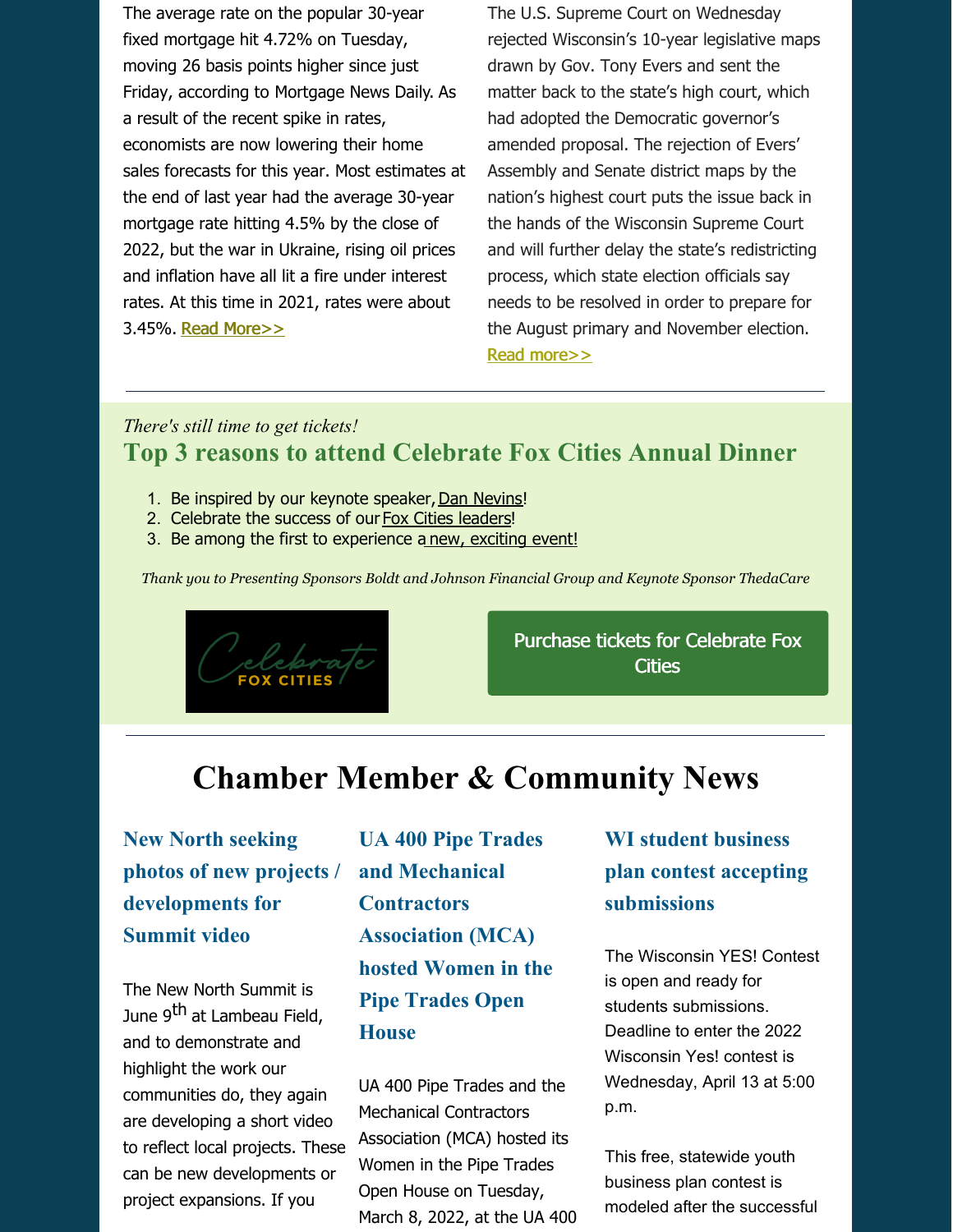have something to highlight, send 2-3 photos to Barb [Lamue,](mailto:barb.lamue@thenewnorth.com) along with a brief description. View last year's video: 2021 New North Local Partner Business **[Development](https://newnorthsummit.com/videos/)** 

training center in Kaukauna to recognize International Women's Day. The event featured a one-hour panel discussion with four women working in the industry followed by a brief question and answer session. Read [more>>](https://foxcitieschamber.com/news/2022/03/24/member-news/ua-400-pipe-trades-and-the-mechanical-contractors-association-host-women-in-the-pipe-trades-open-house/)

Governor's Business Plan Contest. It is open for online entries from Wisconsin middle- and high-school students through 5 p.m. April 13, 2021. **Learn [more>>](http://www.wisconsinyes.com)**

#### Read all [Chamber](https://foxcitieschamber.com/news/1/) member news here>>



### **Chamber and member updates featured on WFRV Local 5 Live segments**

Did you know that the Fox Cities Chamber has a recurring segment on WFRV's Local 5 Live?

On the second and fourth Thursday of each month we are able to sit down with Lisa Malek and Millaine Wells, and share our stories with them.

Just this morning we were thrilled to go on air with Jeff Amstutz, president of A2Z, to talk about the Innovation award his



#### [Excellence](https://foxcitieschamber.com/talent/excellence-in-education-awards-fox-cities-chamber/) in Education Awards April 5, 2022 5 - 8:30 PM Red Lion Hotel Paper Valley, Appleton

#### [Celebrate](https://business.foxcitieschamber.com/events/details/celebrate-fox-cities-annual-dinner-17275) Fox Cities Annual Dinner

April 7, 2022 6-9 PM Red Lion Hotel Paper Valley, Appleton

#### [Economic](https://business.foxcitieschamber.com/events/details/2022-economic-outlook-lunch-17239) Outlook Lunch

April 19, 2022 11:30 AM - 1:30 PM Red Lion Hotel Paper Valley, Appleton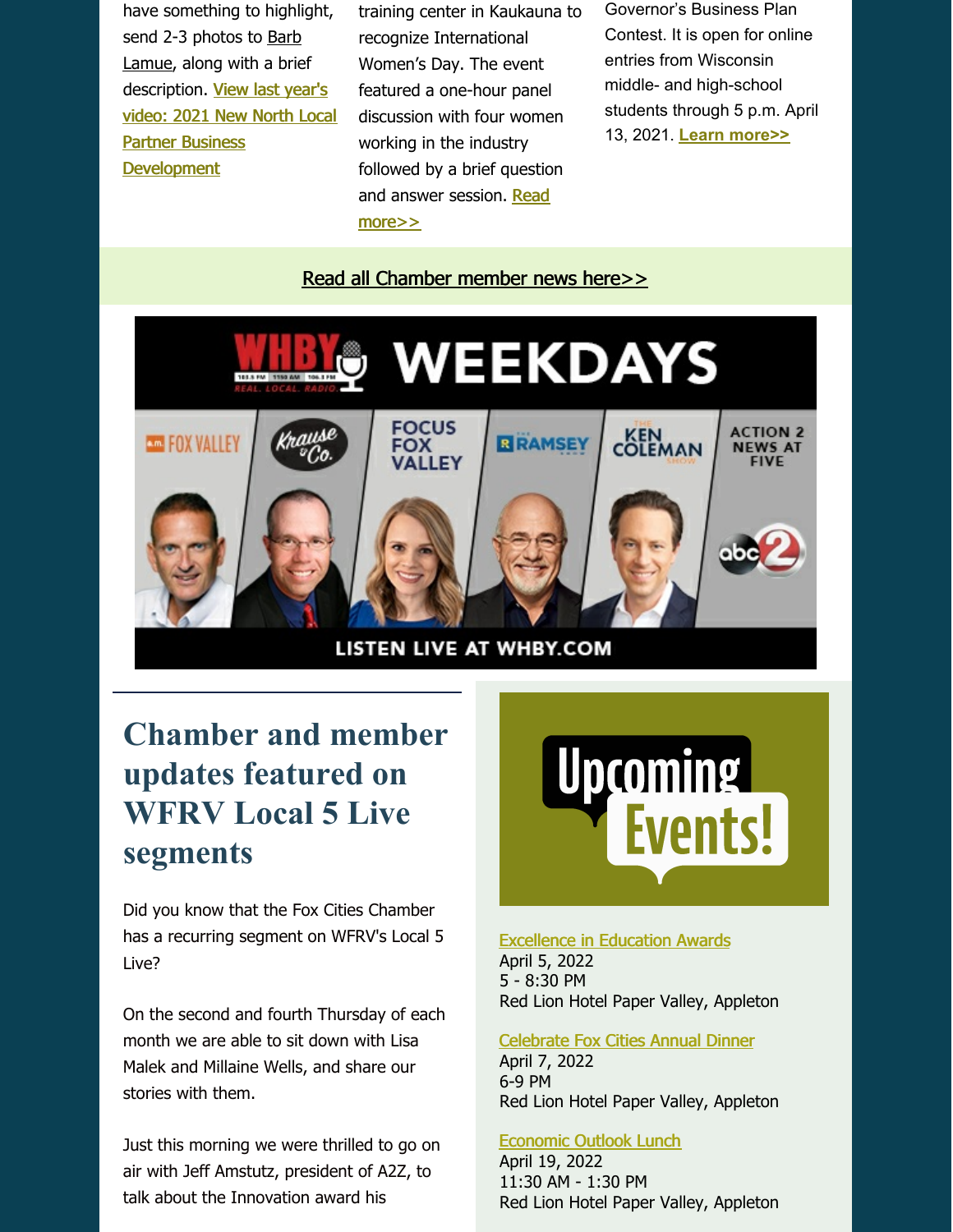company is receiving at the upcoming Celebrate awards dinner.



Additionally, two weeks ago the featured guest was Harp Gallery Antique & Vintage Furniture; who told their story of how they are preserving history.



#### **Pulse CEO [Breakfast](https://business.foxcitieschamber.com/events/details/2022-pulse-ceo-breakfast-17452)**

April 26, 2022 7:30 - 9:30 AM The Fox Club, Appleton

#### Business After Hours at Berkshire [Hathaway](https://business.foxcitieschamber.com/events/details/2022-business-after-hours-april-17449)

April 28, 2022 5:00 - 7:00 PM W6180 Aerotech Dr., Appleton

#### Business After Hours at Avaii Wealth

**[Management](https://business.foxcitieschamber.com/events/details/2022-business-after-hours-may-17450)** May 12, 2022 5:00 - 7:00 PM 2101 N. Casaloma Dr., Appleton

#### Bazaar After Dark: New [London](https://business.foxcitieschamber.com/events/details/bazaar-after-dark-new-london-17395)

June 3, 2022 5:00 PM - 10:00 PM W North Water St. Vendor applications: *<https://form.jotform.com/212796751239162>*

[Chamber](https://business.foxcitieschamber.com/events/details/2022-fox-cities-chamber-golf-outing-north-shore-golf-club-17346) Golf Outing at North Shore Golf Club July 18, 2022 10:00 AM - 6:00 PM N8421 N Shore Road, Menasha

See all [upcoming](https://business.foxcitieschamber.com/events/catgid/6) Chamber Events>>

### **2022 Future Fox Cities Career Expo a huge success**

While the 2022 Future Fox Cities Career Expo is in the books, the positive feedback has been overwhelming! Thanks so much to the schools, businesses and volunteers who helped make this event a reality. In case you missed it, check out this recap video.